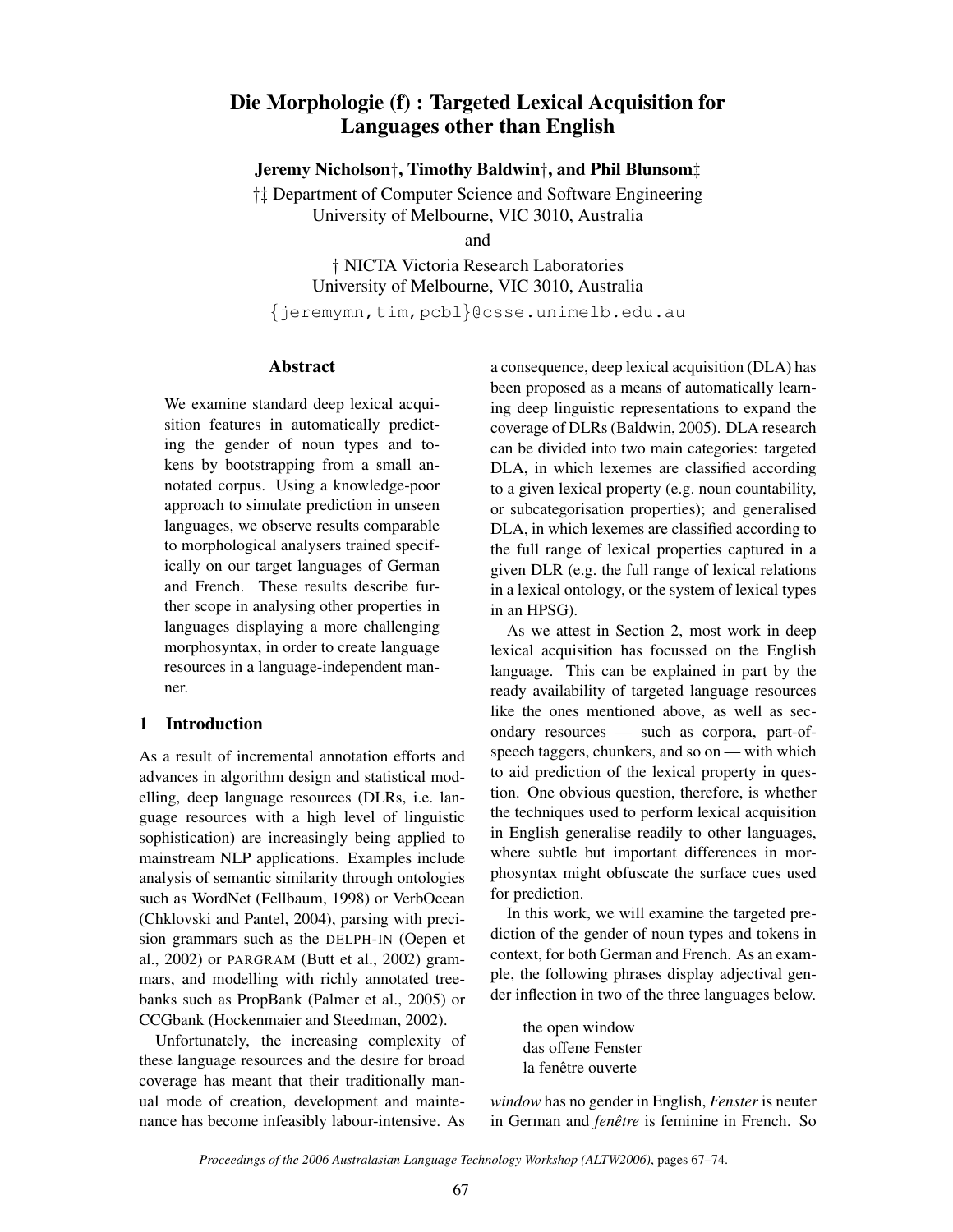in English, neither the determiner *the* or the adjective *open* inflect, whereas *das* and *la* are the neuter and feminine forms respectively of the determiner, and *offen* and *ouvert* take the neuter and feminine respective suffixes of *-e*.

On the face of it, the task is remarkably simple: native speakers can achieve near-perfection, and even the accuracy of simplistic morphological analysers is taken for granted. However, both of these rely on significant knowledge of the inflectional morphosyntax of the language, whereas we will take a knowledge-poor approach, and bootstrap from an annotated corpus. An additional motivation for automating gender learning is that we are interested in semi-automated precision grammar development over the full spectrum of languages, from the highest to the lowest density. Given that there is no guarantee we will be able to access a native speaker for a low–density language, automation is the natural course to take. Even if we do have access to a native speaker, we would like to maximise use of their time, and free them up from annotation tasks which we can hope to perform reliably through automatic means.

The knowledge-poor approach is an interesting one — although the features used for prediction are linguistically motivated, we remain agnostic toward a specific target language. Since no language-specific features are being used, the knowledge-poor approach is presumed to generalise over unseen languages, as long as there is consistent, well-defined morphosyntax within it.

Despite its seeming ease, and our examination of gender as a "black-box" learning feature, having gender information is extrinsically valuable in many contexts. For example, natural language generation and machine translation both rely heavily on knowing the gender of a word for accurate inflectional agreement.

The structure of the remainder of this paper is as follows. Section 2 provides a background for deep lexical acquisition and gender prediction. Section 3 describes the language resources of which we made use, and Section 4 details the feature set. Finally, we evaluate our method in Section 5, and supply a discussion and brief conclusion in Sections 6 and 7.

## 2 Background

### 2.1 Deep Lexical Acquisition

As mentioned above, DLA traditionally takes two forms: targeted toward a specific lexical property, or generalised to map a term to an amalgam of properties defined for a given resource.

The latter technique is often construed as a classification task where the classes are the lexical categories from the target resource. One example is extending an ontology such as WordNet (e.g. Pantel  $(2005)$ , Daudé et al.  $(2000)$ ). Another is learning the categories for the lexicon of a precision grammar, such as the English Resource Grammar (ERG; Flickinger (2002);Copestake and Flickinger (2000)), as seen in Baldwin (2005). A common tool for this is supertagging, where the classes are predicted in a task analogous to partof-speech (POS) tagging (Clark, 2002; Blunsom and Baldwin, 2006).

The former technique is exemplified by expert systems, where the target language is occasionally not English. These learn properties such as verb subcategorisation frames (e.g. Korhonen (2002) for English or Schulte im Walde (2003) for German) or countability (e.g. Baldwin and Bond (2003) for English, or van der Beek and Baldwin (2004) for Dutch, with a crosslingual component).

Common methodologies vary from mining lexical items from a lexical resource directly (e.g. Sanfilippo and Poznanski (1992) for a machine– readable dictionary), learning a particular property from a resource to apply it to a lexical type system (e.g. Carroll and Fang (2004) for verb subcategorisation frames), restricting possible target types according to evidence, and unifying to a consolidated entry (e.g. Fouvry (2003) for precision grammar lexical types), or applying the lexical category of similar instances, based on some notion of similarity (e.g. Baldwin (2005), also for lexical types). It is this last approach that we use in this work.

Implicit in all of these methods is a notion of the secondary language resource (LR). While the primary LR is the (actual or presumed) resource whose types are targeted by the DLA, a secondary LR is an available resource that can be used to aid acquisition. Common examples, as mentioned above, are corpora, POS taggers, and chunkers. Secondary LRs of varying degrees of complexity are available for some languages; however we examine primarily simple LRs in order to remain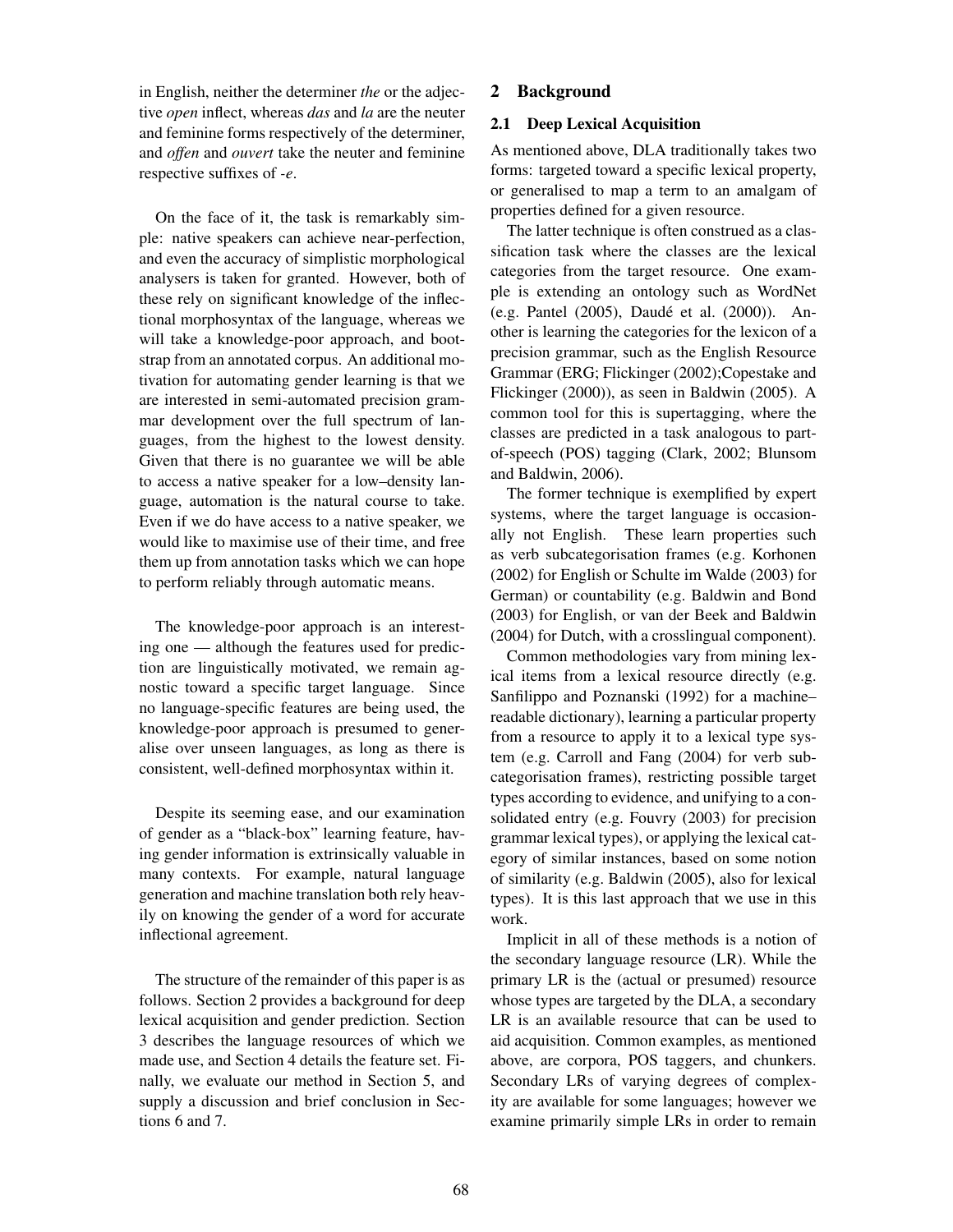faithful to lower–density languages.

### 2.2 Gender Prediction

Gender is a morphosemantic phenomenon observed in many Indo-European languages. It is observed generally in three classes: masculine, feminine, or neuter (French has masculine and feminine only). Whereas the only English words that inflect for gender are pronouns, in most Indo-European languages at least nouns, adjectives, and determiners also inflect. This normally occurs by way of suffixation, but some languages, such as Swahili, use prefixation.

Gender appears to be a purely semantic property which is determined based on the underlying shape, manner, or sex of the referent. However, morphology can play a strong role, by way of gender selection according to the morphemes of the wordform. A classic example is *Mädchen* "girl" in German, which is neuter because words with the *-chen* suffix are neuter, despite the obvious feminine semantic connotations of this instance.

The contextual and morphological effects shown in the "open window" example above have been theorised as priming the gender predictions of language users when confronted with unseen words.<sup>1</sup> When contextual or lexicographic information is available for a language, this is usually a reliable method for the prediction of gender. Consequently, automatic prediction of gender in languages which have inflectional morphology is usually seen as the domain of the POS tagger (such as Hajič and Hladká (1998)), or morphological analyser (e.g. GERTWOL (Haapalainen and Majorin, 1995) for German and FLEMM (Namer, 2000) for French).

One work in automatic gender prediction that is similar to this one is the bootstrapping approach of Cucerzan and Yarowsky (2003). Starting with a seed set of nouns whose gender is presumably language–invariant, they mine contextual features to hypothesise the gender of novel instances. They then extract simple morphological features of their larger predicted set, and use these to predict the gender of all nouns in their corpora.

The major differences between this work and our own are in the approach Cucerzan and Yarowsky use, and the classes that they can handle. First, their semi-automatic approach relies on a bilingual dictionary from which to extract the seeds — if a machine readable one does not exist, they annotate the seeds by hand. Our approach is fully automatic and can act with an arbitrary set of seeds (although an arbitrarily pathological set of seeds would perform arbitrarily poorly). Second, their method is only well-defined for predicting gender in languages with only masculine and feminine, as they do not propose canonical neuter noun candidates. Our approach makes no claims on the number or underlying semantics of genders in a language, and can equally be extended to predict other morphosyntactic properties such as case and number, where canonical forms are poorly defined.

## 3 Secondary Language Resources

We used a number of secondary language resources: most notably annotated and unannotated corpora, as well as inflectional lexicons and a POS tagger.

## 3.1 Corpora

Our primary data sources were two corpora: the TIGER treebank<sup>2</sup> (Brants et al., 2002) for German and the BAF corpus<sup>3</sup> (Simard, 1998) for French.

TIGER is a corpus of about 900K tokens of German newspaper text from the Frankfurt Rundschau, semi-automatically annotated for lemma, morphology, POS and syntactic structure.

The BAF corpus is a bilingual French–English collection of eleven documents comprising Canadian government proceedings, machine translation technical documents, and a Jules Verne novella. There are about 450K sentence-aligned French tokens, with no annotation of morphology or syntax. This corpus is heavily domain–specific, and the lack of annotation provides particular problems, which we explain below. Note that we make no use of the English component of BAF in this paper.

## 3.2 Inflectional Lexicons

Whereas our German corpus has gold-standard judgements of gender for each token, the French corpus has no such information. Consequently, we use a semi-automatic method to match genders to nouns. Using the Le*fff* syntactic lexi-

<sup>&</sup>lt;sup>1</sup>See Tucker et al. (1977), among others, for detailed studies of L1 and L2 gender acquisition.

<sup>2</sup> http://www.ims.uni-stuttgart.de/projekte/TIGER

<sup>3</sup> http://rali.iro.umontreal.ca/Ressources/BAF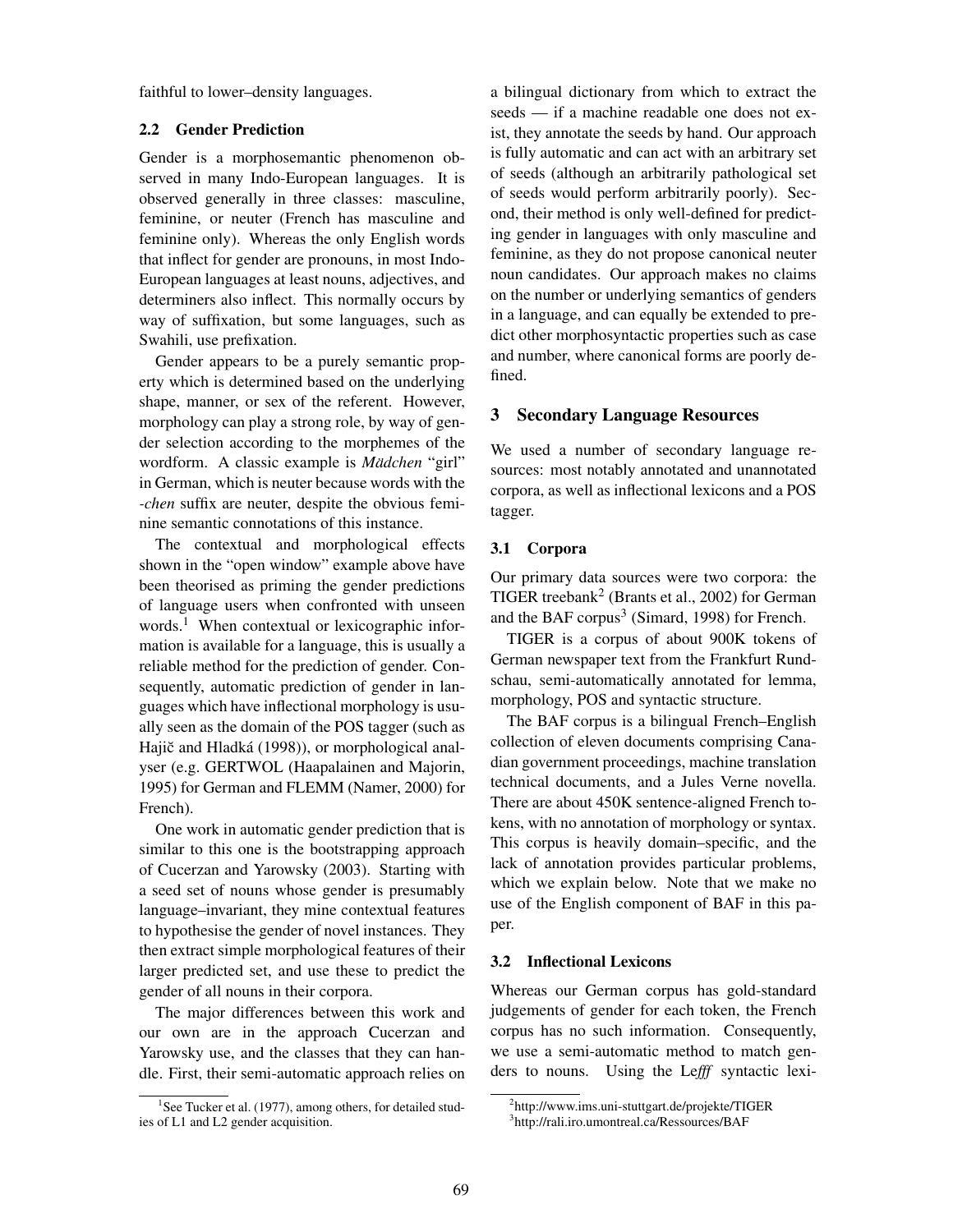con<sup>4</sup> (Sagot et al., 2006) and Morphalou<sup>5</sup> (Romary et al., 2004), a lexicon of inflected forms, we automatically annotate tokens for which the sources predict an unambiguous gender, and handannotate ambiguous tokens using contextual information. These ambiguous tokens are generally animate nouns like *collègue*, which are masculine or feminine according to their referent, or polysemous nouns like *aide*, whose gender depends on the applicable sense.

## 3.3 POS Taggers

Again, TIGER comes annotated with handcorrected part-of-speech tags, while the BAF does not. For consistency, we tag both corpora with TreeTagger<sup>6</sup> (Schmid, 1994), a decision treebased probabilistic tagger trained on both German and French text. We were interested in the impact of the accuracy of the tagger compared to the corrected judgements in the corpus as an extrinsic evaluation of tagger performance. The tagger token accuracy with respect to the TIGER judgements was about 96%, with many of the confusion pairs being common nouns for proper nouns (as the uniform capitalisation makes it less predictable).

### 4 Deep Lexical Acquisition

We use a deep lexical acquisitional approach similar to Baldwin (2005) to predict a lexical property. In our case, we predict gender and restrict ourselves to languages other than English.

Baldwin examines the relative performance on predicting the lexical types in the ERG, over various linguistically-motivated features based on morphology, syntax, and an ontology: the socalled "bang for the buck" of language resources.

To take a similar approach, we extract all of the common nouns (labelled NN), from each of the corpora to form both a token and a type data set. We generate our feature set independently over the token data set and the type data set for both morphological and syntactic features (explained below) without feature selection, then perform 10-fold stratified cross-validation using a nearestneighbour classifier (TiMBL 5.0: Daelemans et al. (2003)) with the default  $k = 1$  for evaluation.

A summary of the corpora appears in Table 1.

| Corpus       |      | Tokens NN Tokens NN Types |     |
|--------------|------|---------------------------|-----|
| <b>TIGER</b> | 900K | 180K                      | 46K |
| <b>BAF</b>   | 450K | 110K                      | 8K  |

Table 1: A summary of the two corpora: TIGER for German and BAF for French. The comparatively low number of noun types in BAF is caused by domain specificity.

#### 4.1 Morphological DLA

Morphology-based deep lexical acquisition is based on the hypothesis that words with a similar morphology (affixes) have similar lexical properties. Using character  $n$ -grams is a simple approach that does not require any language resources other than a set of pre-classified words from which to bootstrap.

For each (token or type) instance, we generate all of the uni-, bi-, and tri-grams from the wordform, taken from the left (prefixes and infixes) and the right (suffixes and infixes), padded to the length of the longest word in the data. For example, the 1-grams for *fenêtre* above would be *f, e, n, e*, *t*, *r*, *e*, *#*, *#*, *... from the left (L) and <i>e*, *r*, *t*, *ê*, *n*, *e*, *f, #, #, ...* from the right (R).

We evaluate using each of 1-, 2-, and 3-grams, as well as the combination of 1- and 2-grams, and 1-, 2-, and 3-grams from L and R and both (LR) — to make  $5 \times 3 = 15$  experiments.

Other resources for morphological analysis exist, such as derivational morphological analysers, lemmatisers, and stemmers. We do not include them, or their information where it is available in our corpora, taking the stance that such tools will not be readily available for most languages.

#### 4.2 Syntactic DLA

Syntax-based deep lexical acquisition purports that a lexical property can be predicted from the words which surround it. Most languages have at least local morphosyntax, meaning that morphosyntactic and syntactico-semantic properties are attested in the surrounding words.

For each token, we examine the four word forms to the left and right, the POS tags of these wordforms, and corresponding bi-word and bi-tag features according to (Baldwin, 2005). For each type, we take the best  $N$  of each feature across all of the relevant tokens.

6 http://www.ims.uni-stuttgart.de/projekte/corplex/TreeTagger written left–to–right) and right (following) context We examine both left (preceding, in languages

<sup>4</sup> http://www.lefff.net

<sup>5</sup> http://www.cnrtl.fr/morphalou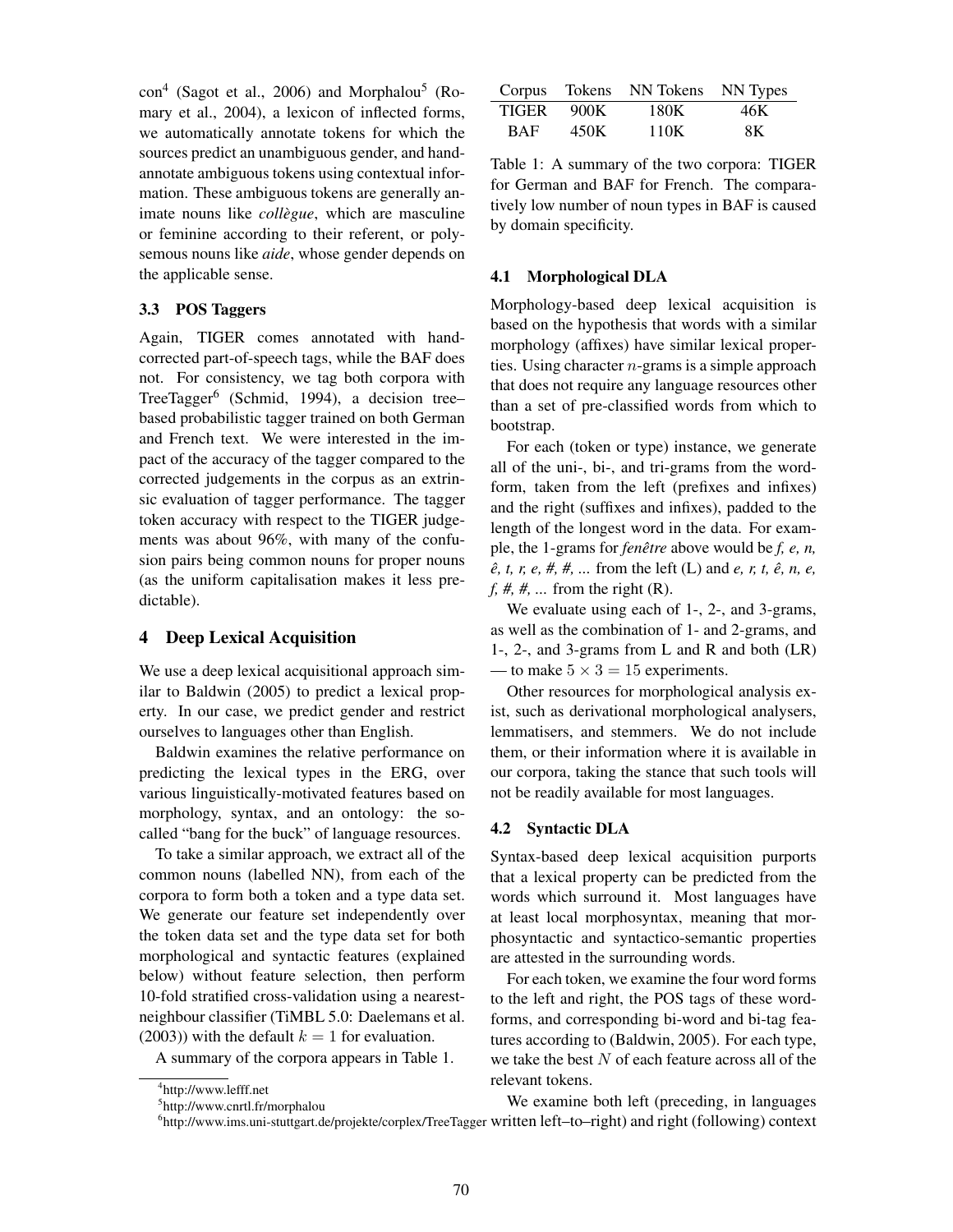to maintain a language agnostic approach. While in general, contextual gender information is encoded in the noun modifiers, it is unclear whether these modifiers precede the noun (as in head– final languages like English or German), follow the noun, or occur in some combination (as in French).

While context in freer–word–order languages such as German is circumspect, limiting our feature set to four words on each side takes into account at least local agreement (which is a fixture in most languages). Other unrelated information can presumably be treated as noise.

A summary of the feature set appears in Table 2.

### 4.3 Ontological DLA

We do not make use of an ontology in the way that Baldwin does; although a candidate ontology does exist for these particular languages (EuroWord-Net; Vossen (1998)), the likelihood of such as resource existing for an arbitrary language is low.

#### 5 Evaluation

We evaluate each of the feature sets across the four data sets collected from the two corpora: the German NN-tagged tokens in TIGER, the German NN-tagged types in TIGER, the French NNtagged tokens in BAF and the French NN-tagged types in BAF. There were four lexical types for German: MASC, FEM, NEUT, and \* and three lexical types for French: MASC, FEM, \*. The instances labelled \* were those to which a gender could not be sensibly ascribed (e.g. abbreviations such as *PGs*), or uniquely defined (e.g. genderunderspecified nouns such as *relâche*).

Baseline accuracy for each set corresponds to the majority–class: for German tokens and types, this was FEM (41.4 and 38.4% respectively); for French tokens and types, this was MASC (51.8 and 52.7%).

#### 5.1 Morphology

The results for the morphological features are shown in Table 3, for 1, 2, and 3-grams taken from the left and right.

The performance over tokens is excellent, comparable to that of language-specific morphological analysers. Taking characters from the right unsurprisingly performs best, as both German and French inflect for gender using suffixes.

|                 | <b>German</b> |      | <b>French</b> |      |
|-----------------|---------------|------|---------------|------|
|                 | token         | type | token         | type |
| L1              | 93.8          | 77.0 | 99.4          | 85.5 |
| L <sub>2</sub>  | 93.6          | 77.0 | 99.4          | 88.0 |
| L <sub>3</sub>  | 93.4          | 73.5 | 99.4          | 86.0 |
| $L1+2$          | 93.8          | 77.3 | 99.5          | 87.5 |
| $L1+2+3$        | 93.6          | 75.1 | 99.4          | 87.3 |
| R1              | 97.1          | 85.3 | 99.5          | 87.9 |
| R <sub>2</sub>  | 97.4          | 86.6 | 99.5          | 88.4 |
| R <sub>3</sub>  | 96.9          | 84.2 | 99.4          | 85.3 |
| $R1+2$          | 97.4          | 86.5 | 99.5          | 88.4 |
| $R1+2+3$        | 97.3          | 85.9 | 99.5          | 87.5 |
| LR1             | 95.6          | 78.5 | 99.4          | 85.5 |
| LR <sub>2</sub> | 96.2          | 82.0 | 99.4          | 86.1 |
| LR3             | 95.7          | 78.9 | 99.4          | 85.7 |
| $LR1+2$         | 96.1          | 81.6 | 99.4          | 86.1 |
| $LR1 + 2 + 3$   | 96.0          | 80.9 | 99.4          | 85.5 |

Table 3: Morphological results using TiMBL

|               | <b>German</b> |      | <b>French</b> |      |
|---------------|---------------|------|---------------|------|
|               | token         | type | token         | type |
| A11           | 82.2          | 52.5 |               |      |
| <b>TT POS</b> | 81.7          | 52.1 | 95.5          | 66.6 |
| WF only       | 84.9          | 53.9 | 96.6          | 67.6 |

Table 4: Syntactic results using TiMBL

The best results invariably occurred when using bigrams, or unigrams and bigrams together, suggesting that gender is encoded using more than just the final character in a word. This is intuitive, in that a 1-letter suffix is usually insufficient evidence; for example, *-n* in French could imply a feminine gender for words like *maison, information* and a masculine gender for words like *bâton*,  $écrivain$ 

#### 5.2 Syntax

The syntax results shown in Table 4 show the goldstandard POS tags (ALL) against those estimated by TreeTagger (TT POS), when combined with wordform context. We also contrast these with using the wordforms without the part-of-speech features (WF only). For type results, we took the best N features across corresponding tokens — for consistency, we let  $N = 1$ , i.e. we considered the best contextual feature from all of the tokens.<sup>7</sup>

<sup>&</sup>lt;sup>7</sup>Experimentally, a value of 2 gave the best results, with a constant decrease for larger  $N$  representing the addition of ir-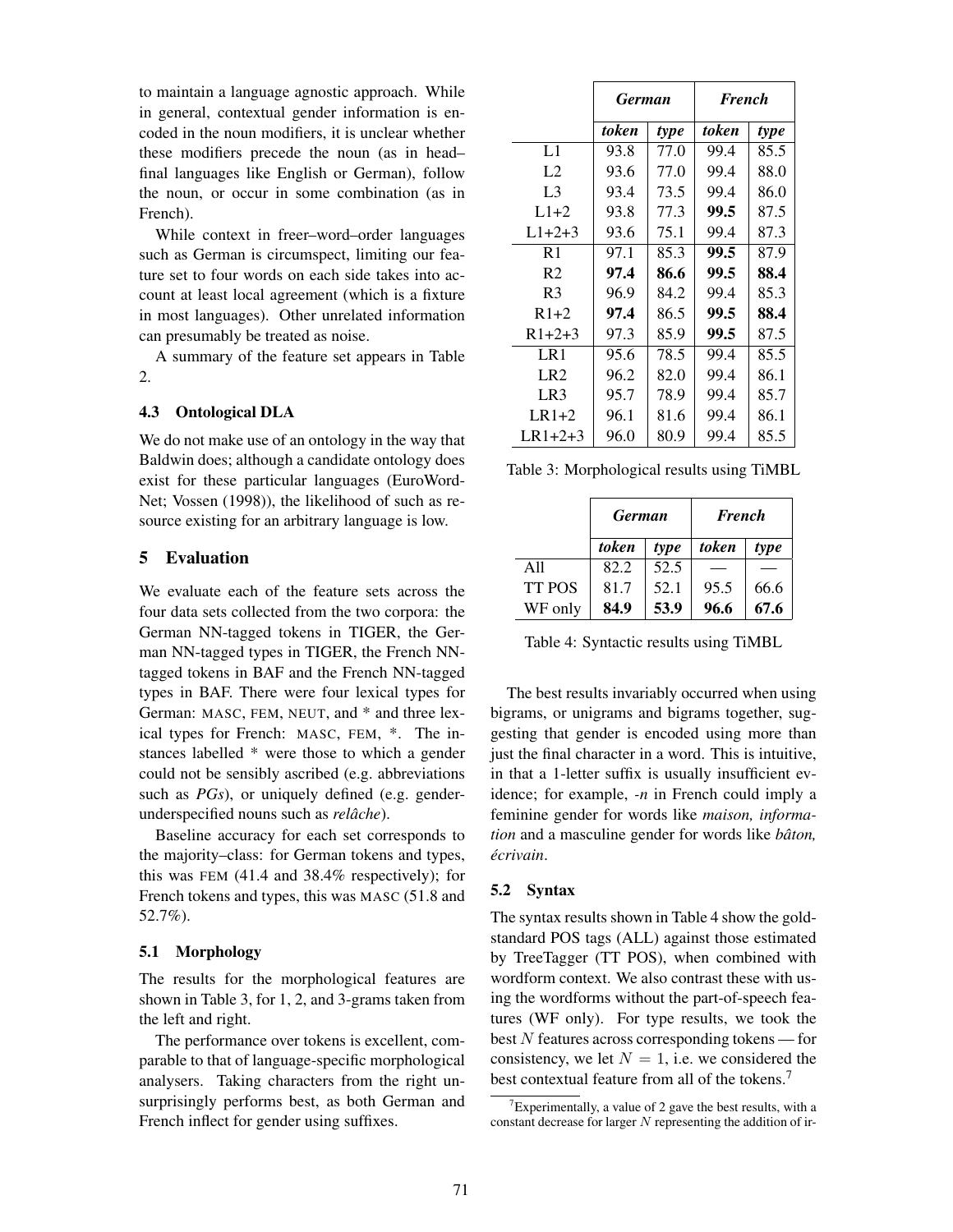| <b>Feature</b> type      | <i>Positions/description</i>                                             |
|--------------------------|--------------------------------------------------------------------------|
| <i><b>MORPHOLOGY</b></i> |                                                                          |
| Left.                    | 1-, 2-, 3-, $1+2$ -, $1+2+3$ -grams                                      |
| Right                    | $1-$ , $2-$ , $3-$ , $1+2-$ , $1+2+3-$ grams                             |
| Left/Right               | $1-$ , $2-$ , $3-$ , $1+2-$ , $1+2+3-$ grams                             |
| <i>SYNTAX</i>            |                                                                          |
| Wordform                 | $-4, -3, -2, -1, +1, +2, +3, +4$                                         |
| POS tag                  | $-4, -3, -2, -1, +1, +2, +3, +4$                                         |
| Bi-Word                  | $(-3,-2), (-3,-1), (-2,-1), (+1,+2), (+1,+3), (+2,+3)$                   |
| Bi-Tag                   | $(-4,-1), (-3,-2), (-3,-1), (-2,-1), (+1,+2), (+1,+3), (+1,+4), (+2,+3)$ |

Table 2: Morphological (n-gram) and syntactic (contextual) features.

Both token-wise and type-wise results are much poorer than the ones observed using morphological features. This is unsurprising, firstly because gender is primarily a morphological feature, and is encoded in syntax only through inflection of contextual wordforms. Also, often contextual evidence for gender is weak — for example, nouns beginning with a vowel in French do not take the canonical *le, la*, only *l'* (e.g. *l'ami* (m)); similarly, plural words in German do not inflect for gender: i.e. instead of taking *der, die, das*, plural nouns only take *die* (e.g. *die Freunde* (m)).

In fact, gender is so much a morphological feature that removing the part-of-speech features uniformly improves results. Again, this is unsurprising, seeing as the contextual parts of speech impact only weakly on gender preferences.<sup>8</sup> We return to discuss POS features below.

## 6 Discussion

The application of language–inspecific features to the task of gender prediction was quite successful, with both morphological and syntactic features comfortably outperforming both the type and token baselines in both German and French. This, however, is not a stunning achievement, as a rule– based system built by hand in a few minutes by a native speaker of the target language could also boast such claims.

The morphological features, based on character n-grams, performed much better than the syntactic features, based on contextual wordform and partof-speech features. This is validated by the natural claim that the morphemes and semantic gender of a word are somehow linked more strongly than gender to its syntactic properties. Capturing the clues in adjectival and determiner inflection, shown in various examples above, is more challenging for an automatic system.<sup>9</sup>

We attest that the observed improvement in performance between gender prediction in German and French, especially at the token level, is not an indication of a simpler task in French, only a domain–specific corpus. While TIGER is a treebank of newspaper data, the BAF is a small number of topical texts, with little variability.

This specificity perhaps is best evinced through the ratio of tokens to types: for German there are approximately 4 tokens/type, for French, this number balloons to almost 14, despite the two corpora being of the same relative size. Having a large number of exemplars in the training split will almost certainly bias prediction, as the goldstandard tag is usually known. There is minimal false evidence: the proportion of multi-gendered types is only about 3%.

Consequently, the results over noun types are more interesting than those over noun tokens, as they smooth to some extent the multiple corpus instances and domain effects. For types, morphological features taken from the left are still much better in French than German, but those taken from the right give similar results. Syntactic features are consistently better as well. It would be interesting to contrast these with results taken from a French treebank, to parallelise the results for German.

As mentioned above, using bigrams or a combination of unigrams and bigrams generally gives

relevant features. A more generous match over any of the corresponding features might alleviate this problem somewhat.

<sup>&</sup>lt;sup>8</sup>Contextual parts-of-speech generally are uninformative for gender: consider whether masculine, feminine, or neuter nouns are more likely to be followed by a finite verb. This is not exclusively the case, however, as subcategorisation frames are occasionally influenced by gender (e.g. the propensity of deverbal nouns ending in *-tion* (f) to take a *de*complement); we saw no evidence of this in our data, however.

 $9^9$ Approaches like pertinence (Turney, 2006) using a very large corpus could help to mine contextual features for an unknown language. Of course, the probability of having a very large corpus for an unknown language is low, so the problem is somewhat circular.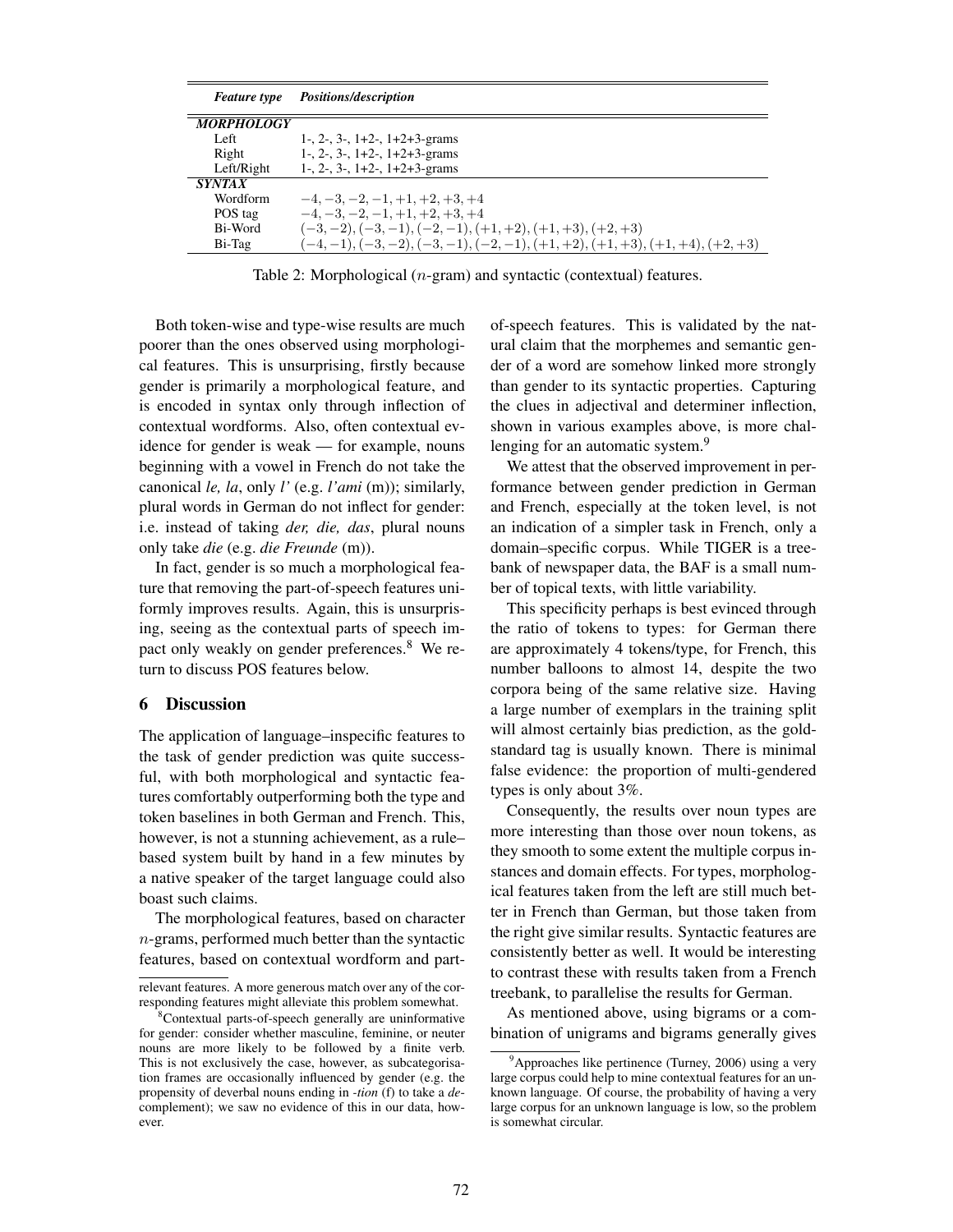the best performance for morphological features. This contrasts with the approach taken by Cucerzan and Yarowsky (2003), who extract unigram suffix morphological features. We hypothesise that having longer features may give this technique better discrimination, although this remains to be seen for other languages.

It is not surprising that suffix morphological features perform better than those based on prefixes for these languages, what is surprising is that the morphological features taken from the left work at all. On a token level, this can be partially explained by instances of exact matches occurring in the training data. On the type level, we surmise that there is enough training data for the classifier to accurately predict gender according to instances of uniform length. This hypothesis is supported by reducing the cross-validation split to 10%-90% (effictively simulating a lowdensity language); for German, unigrams from the left drop to 56% accuracy, while unigrams from the right only fall to 75%.

While the poor performance of the syntactic features leads us to conclude that they are unreliable for this particular task, they may still be fruitful in extending this approach to other lexical properties. A similar morphosyntactic property to gender is case, but this is more heavily syntactic and a method based on morphology only is likely to struggle.

In retaining our syntactic features, we analyse the performance particularity of the POS tagger. While it has a 4% error rate over tokens, a drop of only a few tenths of a percentage is observed in place of gold-standard tags. With wordform context by itself performing better, having an accurate POS tagger seems an inefficient use of our resources, as it is only moderately available across target languages. However, there are syntacticosemantic properties such as countability and subcategorisation frames which rely on syntactic distinctions that are almost irrelevant for morphosyntactic phenomena (e.g. particle vs. preposition confusion). The downstream application of simplistic POS taggers remains to be seen for these tasks.

Obvious extensions to this work, as mentioned above, are making use of a French treebank, and examining other morphosyntactic lexical properties such as number and case, or syntacticosemantic properties such as countability and sub-

categorisation frames. Taking several simple morphosyntactic properties into account could lead to a language–independent morphological analyser.

Just as important, however, is an analysis of these types of properties (where they exist) for languages with a markedly different morphosyntax. Examples are complex case systems seen in Eastern European languages, agglutinative morphology such as in Turkish, or infixing as in several Austronesian languages.

Finally, the preponderance of data available in English (among other languages) makes cross– lingual deep lexical acquisition tempting. Similarly to Cucerzan and Yarowsky (2003), where a small bilingual dictionary exists, it seems possible to bootstrap from a high–volume data set to that of a smaller language, presumably by learning the underlying lexical semantics (e.g. the countability learning in van der Beek and Baldwin (2004)). One telling question, however, is the necessary "closeness" of the source and target language for this to be feasible.

## 7 Conclusion

We presented an analysis of standard deep lexical acquisition features in naively predicting gender automatically for German and French noun tokens and types. The morphological features performed comparably to analysers trained on the target languages, while the syntactic features provide scope for other morphosyntactic lexical features. This methodology could aid in construction of language resources in a language–independent manner.

#### References

- Timothy Baldwin and Francis Bond. 2003. Learning the countability of English nouns from corpus data. In *Proc. of the 41st Annual Meeting of the ACL*, pages 463–470, Sapporo, Japan.
- Timothy Baldwin. 2005. Bootstrapping deep lexical resources: Resources for courses. In *Proc. of the ACL-SIGLEX Workshop on Deep Lexical Acquisition*, pages 67–76, Ann Arbor, USA.
- Phil Blunsom and Timothy Baldwin. 2006. Multilingual deep lexical acquisition for HPSGs via supertagging. In *Proc. of the 2006 Conference on Empirical Methods in Natural Language Processing (EMNLP 2006)*, pages 164– 171, Sydney, Australia.
- Sabine Brants, Stefanie Dipper, Silvia Hansen, Wolfgang Lezius, and George Smith. 2002. The TIGER treebank. In *Proc. of the Workshop on Treebanks and Linguistic Theories (TLT02)*, Sozopol, Bulgaria.